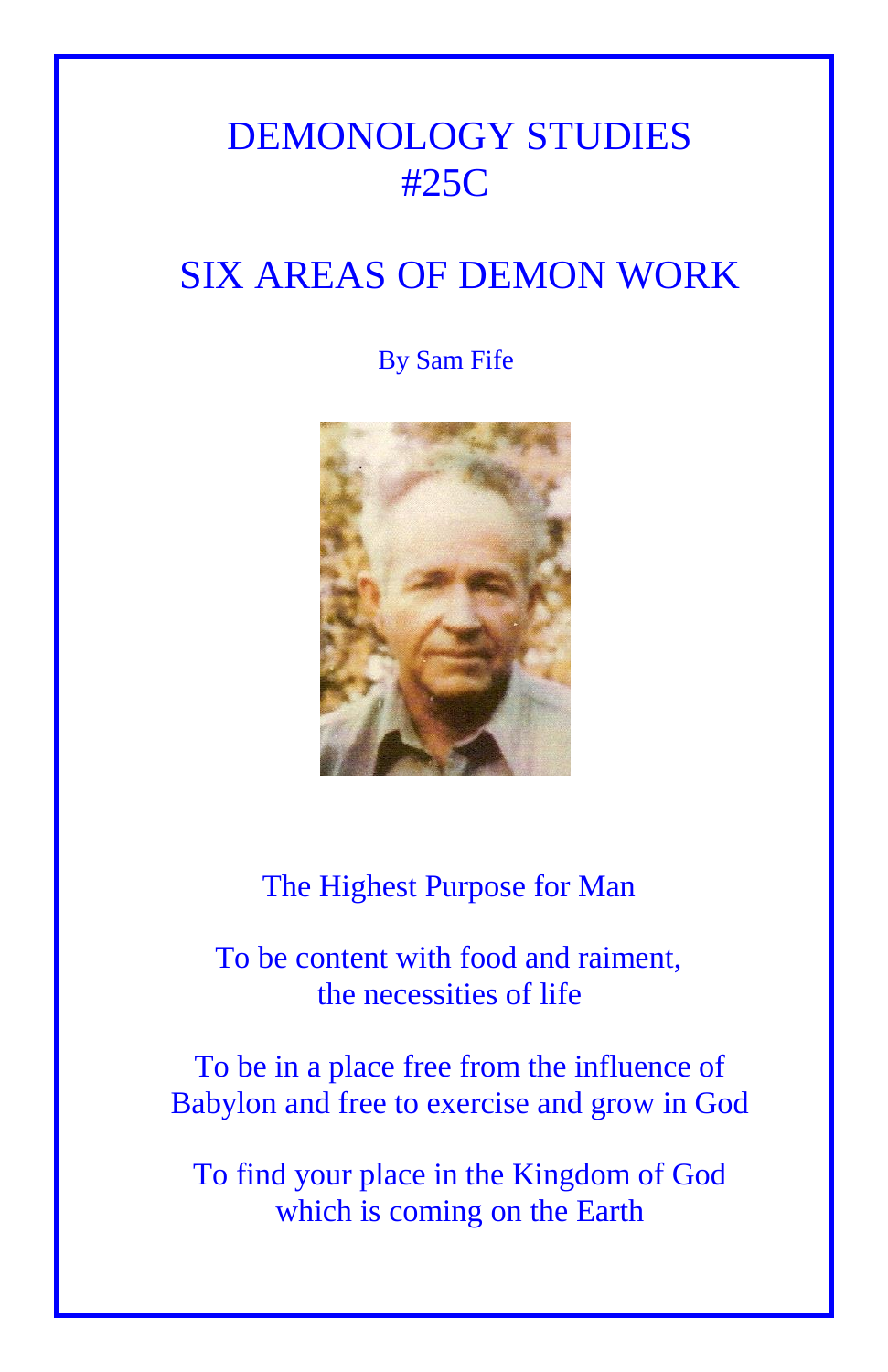## SIX AREAS OF DEMON WORK IN HUMAN **EXPERIENCE**

 In this study we will learn the six areas of demon influence in human experience: the DECEIVING work of demons, the TEMPTING work of demons, the VEXING work of demons, the DEPRESSING work of demons, the OPPRESSING work of demons, and the POSSESSING work of demons. This is one of the most important studies in our series because it reveals to Christians the great need for studies in demonology.

 Today when you speak of demonology or a study of demons, Christians begin to think in terms of some weird far out realm of possession or casting out. They do not realize that demons are going to be fighting and striving against them daily in the first 4 areas of demon work in human experience by deceiving, tempting, vexing, and depressing.

 When they think only in terms of possession or casting out devils, because they are not POSSESSED or OPPRESSED, because they do not feel any particular calling to the ministry of casting out devils or have not grown spiritually enough to where they can be used in this ministry, they feel the studies in demonology have no application to them whatsoever. Therefore, they are not concerned and through lack of knowledge concerning the demoniac kingdom and how to resist it, they are laying themselves open to being deceived in the first 4 areas of demon work in human experience.

 For this reason, Scriptural studies in demonology are in these last days a MUST for every Christian. When one understands and is taught that there are six areas of demon work in human experience and that the first 4 are areas in which we have to fight demons daily as Christians, then they will become more concerned. So let us study each one.

## \*DECEIVING WORK OF DEMONS\*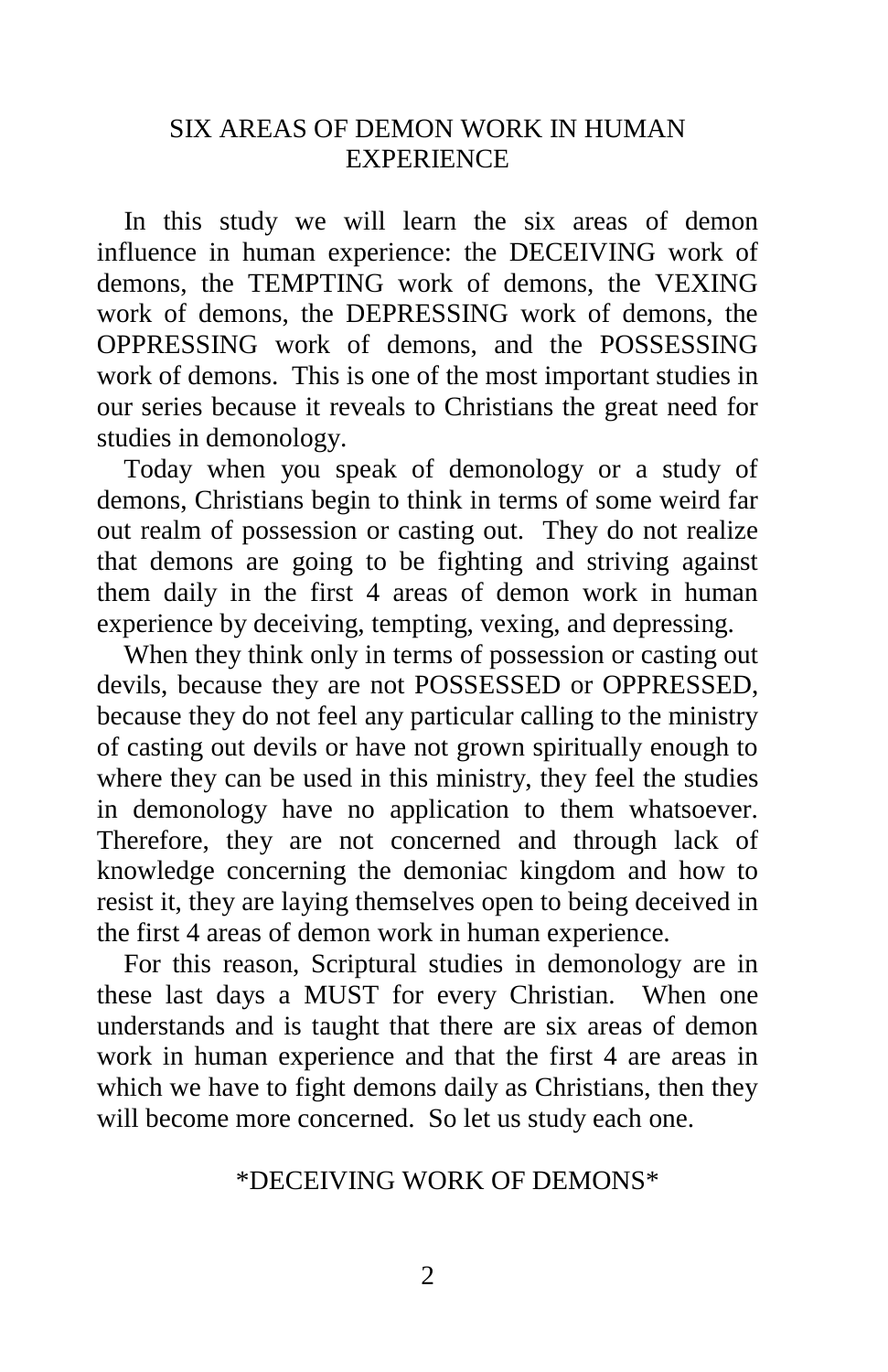First we have the deceiving work of demon spirits or the "doctrine of devils." Certainly anyone who reads the Scripture knows that the Bible teaches that there are doctrines of devils. Paul speaks of men in the last days giving heed to seducing spirits and the doctrines or teaching of devils (I Tim. 4:1). The word "doctrine" means "teaching." This is the deceiving work of demons, whereby demon spirits project into the mind of men false doctrines, false teaching about God and about His plan.

 They deceive men by giving them beautiful revelations which appear to be from God, which appear to be great light, thus fulfilling the scripture which says, "for Satan himself is transformed into an angel of light." (11 Cor. 11:14)

 This is the reason for all the division that is in the Church of Jesus Christ today. There are two spirits which give revelation. One is the Holy Spirit who is seeking to lead people through giving them revelations unto His plan and purpose for their life and for the Body of Christ, for the elect of God. The other is demon spirits who can transform themselves into "ministers of light" which come to you making you think they are angels of light, the Spirit of God talking to you giving great revelation. Their purpose is to lead men away from God's plan and purpose for their lives.

 In our world today we have many people and organizations which claim the name "Christian" which are being deceived by doctrines of devils such as the Christian Scientist, Unity, and many others (I do not hesitate to name them, I do it in love). I have a great burden for them, but I point out everywhere the areas in which they are deceived.

 These groups have the laws of life and spirit which Jesus taught concerning the work of even the Holy Spirit. They are using these revelations to produce healings and even miracles among the people who follow them. Yet, all the time they deny any need for the ATONING BLOOD OF JESUS CHRIST.

 In their teaching, "It is not nice to connect blood with religion and with Christianity." They flatly deny that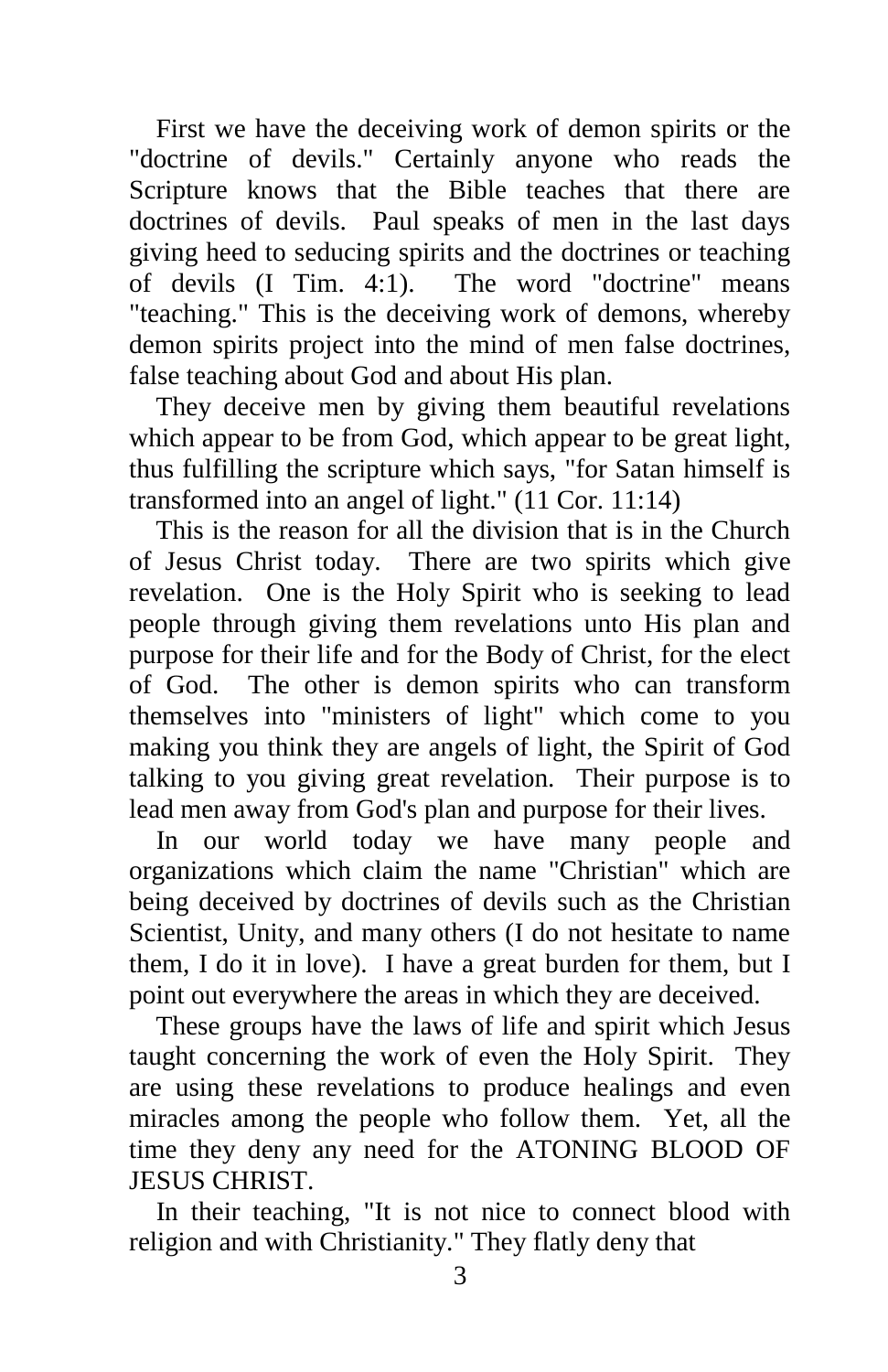salvation is alone through faith and in the atoning blood of Jesus. They have stepped over that revelation. They have set it aside. They have said, "We do not need it. We can take the teachings of the law and the revelation of the truth of God, and we can practice them. We can come to perfection this way. We can come to our salvation." They are deceived with "doctrines of devils."

 Dear friend, the first truth that the Holy Spirit is going to show the person who is dead in trespasses and sins is that Christ died for his sins, that Jesus shed his atoning blood to pay for their sins.

 God has a nature which is love, that is true, but we must not forget the Holiness of God's nature which demands atonement for sins. This is the first truth the Holy Spirit will show anybody. When we accept this truth by faith and accept Jesus' atoning blood to pay for our sins, THEN the Holy Spirit will indwell us and lead us into further truths and higher revelations which lead to healings and so forth.

 When one skips over the revelation concerning the atoning blood of Jesus and goes to the higher revelations, they have received them from a spirit alright, but it is not the Holy Spirit. It is demon spirits who seek to take other truths and plant them in the mind of men in order to lead them away from the foundational truth which will alone produce man's salvation, faith in the atoning blood of the Lord Jesus Christ.

 There are those in our world today whose doctrines are insidiously creeping into the Christian church and into many Christians that have been baptized in the Spirit. These doctrines concern reincarnation and final restitution of all things, that all people ultimately will be saved are strictly "doctrines from devils," the deceiving work of demons.

 I would point out to you that the organizations which propagate and who are the source of doctrines such as reincarnation, etc. are the Orientalists of the East, the Christian Scientists, the Unity people of our country and of the world, all who flatly deny the need for the atoning blood of Jesus. So it is not very hard to see what spirit these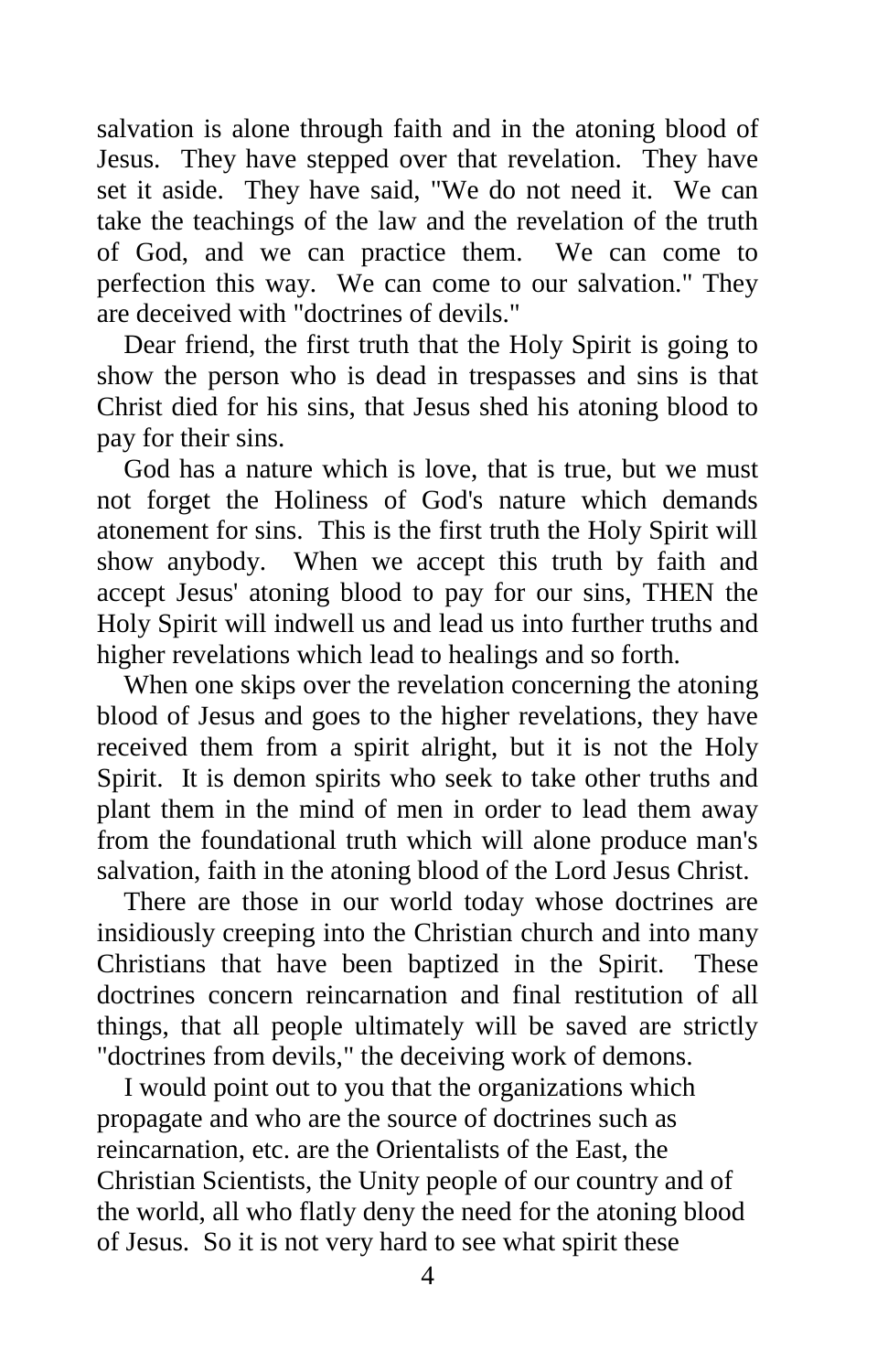doctrines come from. How tragic it is that many of the Christians from the historical churches who have received the Baptism of the Holy Spirit have been immediately come to by deceiving spirits and had these doctrines (reincarnation, final restitution of all things, etc.) implanted in their minds, I find this everywhere I go.

We would like to pin point this also. There is one thing you will not find these people doing and that is casting out devils. This is because the spirits which inspired them are not going to lead them to fight against the demoniac kingdom.

Their teaching concerning this is, "It is better not to talk about demons and those things which are not nice but only talk about beauty, love, Jesus, etc." Let this truth be implanted deeply into your hearts, dear Christians. Jesus said in Mark 16:17, "And these signs shall follow them that believe." The VERY FIRST SIGN that he said would follow is, "In my name shall they cast out devils." Those who are believing and preaching Jesus' Gospel in these last days, you will find them casting out devils, speaking in new tongues, and all the other signs which were spoken by Jesus, "And these signs SHALL follow" those who believe HIS GOSPEL.

 The reason these other organizations which deny the atoning blood and teach these beautiful revelations, teach that it is better not to talk about demons, is because that is exactly what Satan wants. He wants his demoniac kingdom to remain in darkness so that the people are not educated concerning it.

 So we see the deceiving work of demons every Christian is subject to daily. He needs to recognize it, know how to fight against it, and how to overcome it. The deceiving work of demons does not always come in the area of false doctrines in the deceitful way they plant fear into men's minds deceiving their minds concerning God, etc.

 In many areas they project deceiving ideas into the minds of individuals, spirits of fear, projecting all kinds of fearful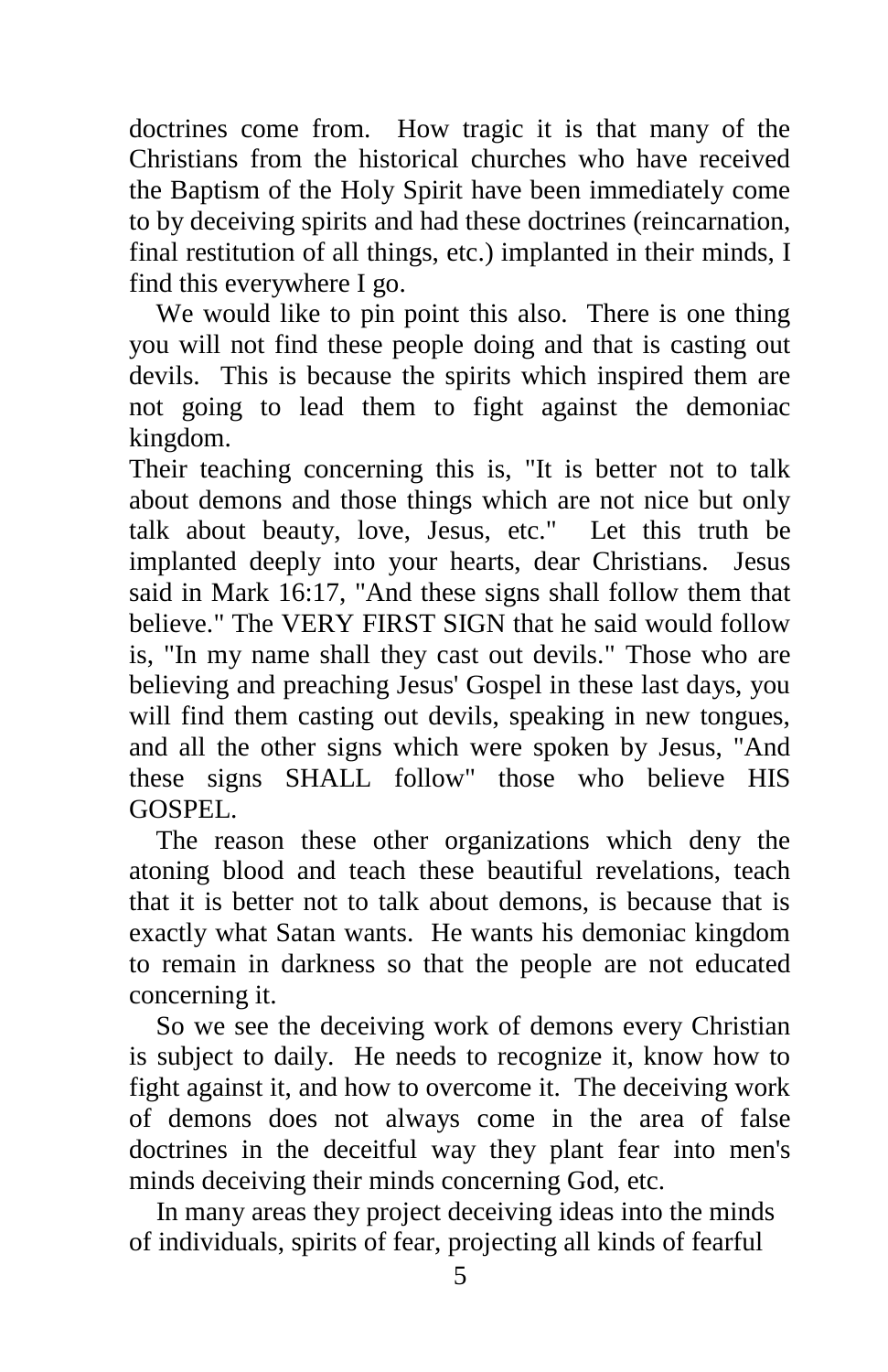thoughts into their minds, all kinds of worry, thoughts of all that might happen, all kinds of worry thoughts of all that might happen to them in the future, and all for one purpose. Dear friend, as we go through these six areas of demon work, note in each one the purpose is to wear out and weaken the mind and the will of the individual over a period of time, destroying their faith, their strength, their spiritual strength so that they can ultimately enter in and indwell. This is the deceiving work of demon spirits.

#### \*TEMPTING WORK OF DEMONS \*

 Secondly, we have the tempting work of demons whereby demon spirits project into our minds, sometimes even beautiful mental pictures of how nice it would be to do this or that. They cause us to forget that the this or that" we are getting a mental picture of is against the Word of God. They tempt us continually with "this thought," "this idea," "this mental picture" always seeking to tempt us into sin. They want to tempt us into the worldly things to keep us so involved in sin and in the worldly things that we would be separated from the Spirit of God and subjected more to their influence in our lives. This way we would be robbed of faith and power with God which brings life.

 To the business man, they tempt by projecting beautiful mental pictures of how he can make this step in his business or that step. Often they are tempted to follow this mental picture, and it is the wrong way for them to go. When they are not seeking the leadership of the Spirit of God, they wind up having their business hurt, sometimes destroyed and then they are broken, weakened, mentally discouraged and made weaker so that the demons can wear them down a little more working towards indwelling.

 Mental pictures projected into the minds of the business men show how easy it would be to do something even though it is dishonest and sometimes even against the law. They tempt them to follow so that they can lead them into a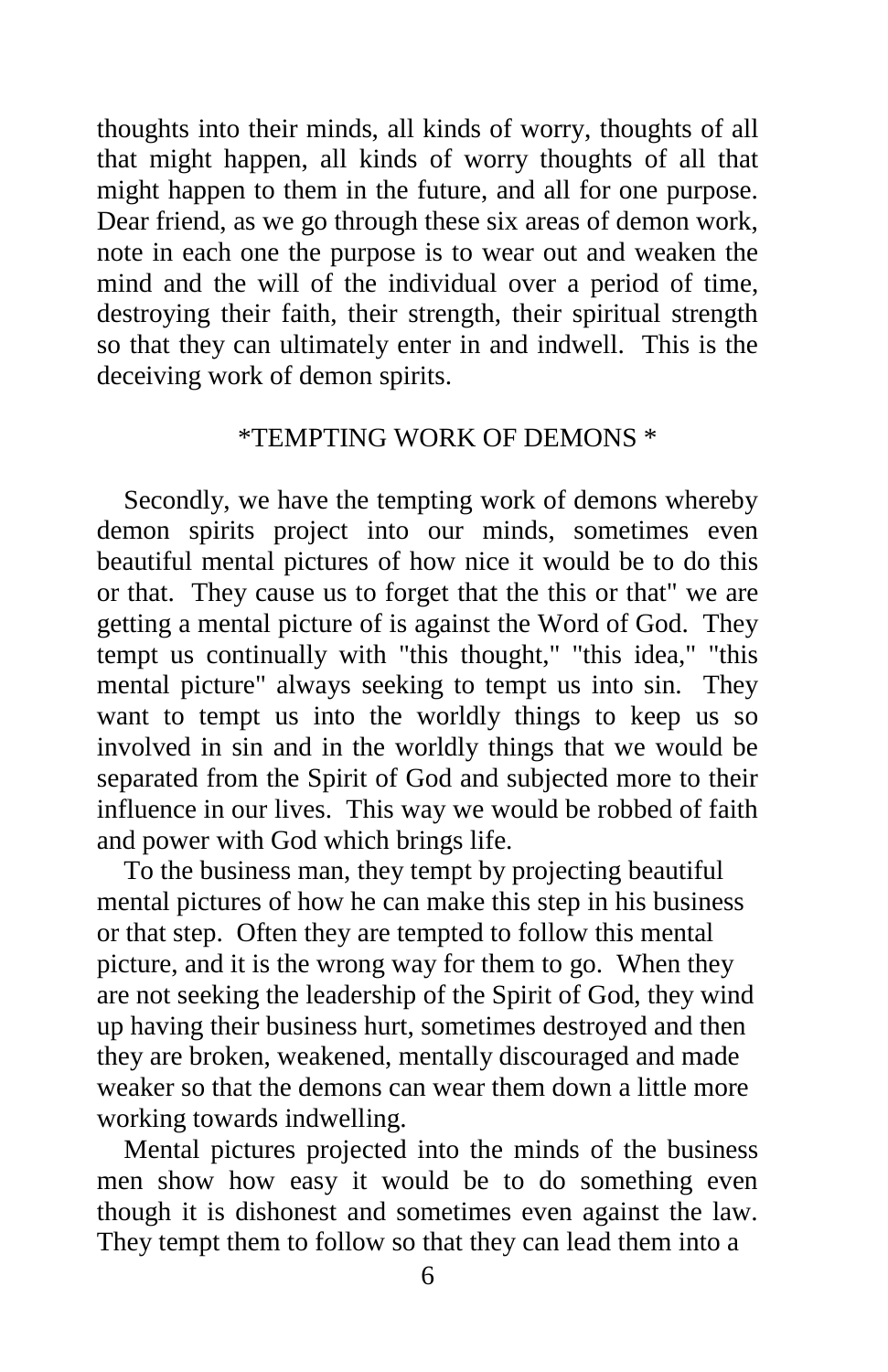position whereby they will be hurt mentally, spiritually and perhaps even prosecuted by the law.

 They are always fighting and striving against humanity in this manner. The demons take the average individual tempting them into sin, then they immediately come back upon the individual and put an extreme feeling of condemnation upon them so that they continually feel condemned for their sins, even though it may be a subconscious feeling. Therefore, the individual feels God cannot be pleased with them and they are separated from God. They cannot come to God and pray with faith because they feel under condemnation and are not acceptable to God. Therefore, they cannot get their prayers answered. They are continually separated from God in this manner.

 The demons are tempting, tempting, tempting us daily. EVERY Christian will have demon spirits come against them daily in this manner. This is why Jesus said in the Lord's Prayer that we should pray daily for God to deliver us from the evil (one).

 They are going to come against us daily, spirits of lust, lying spirits, spirits of envy, spirits of greed, all kinds of spirits who are especially trained in the art of projecting these luscious temptations into our minds. They tempt us away from the leadership of the Spirit of God.

## \*VEXING WORK OF DEMONS\*

 Thirdly, we have the vexing work of demons. These are spirits whose express purpose is to continually vex and aggravate the human being and especially the Christians.

 In this category we have spirits of irritability which all of us have at one time experienced, the extreme irritability whereby it seems that everything anyone says or does around us just irritates us. Sometimes people are not even doing anything against us, but we have this extreme irritability which irritates us. Then we blare out at those around us hurting their feelings. Sometimes they answer back to us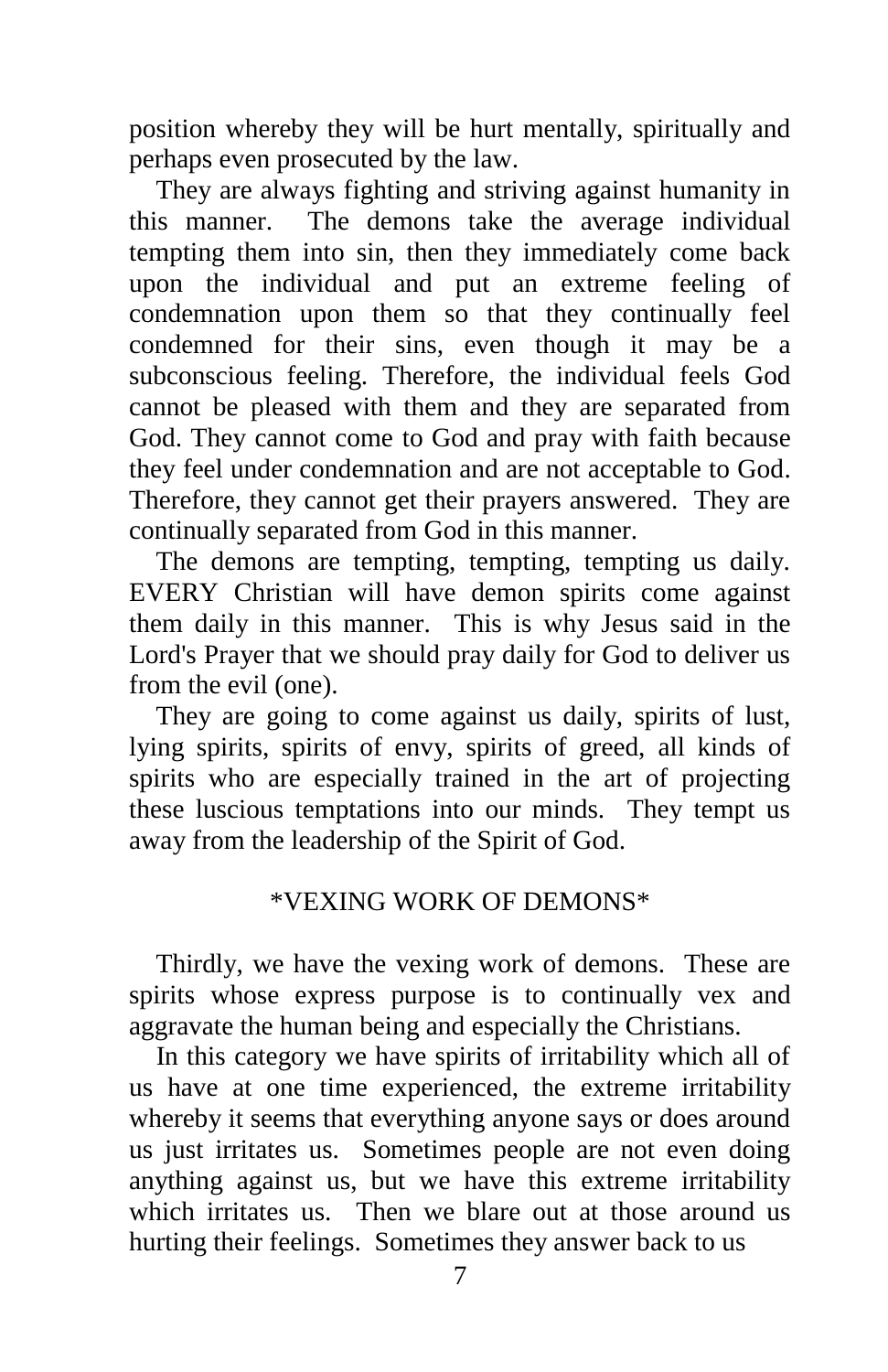sharply. Often these spirits keep one living in an atmosphere daily of unhappiness and misery.

 This is a spiritual force projected against our minds and spirits by demon spirits which make us feel this way to keep us in an area of misery in our daily lives so that our minds, our wills, and our spirits will continually be worn down and weakened. The psychological warfare of Satan, dear friend (Satan is the greatest psychologist there is) wars against the human mind and against the human will continually with his spiritual force seeking always to wear down and break the human mind.

 Several years ago, we were engaged in casting the demon spirits out of \*Jane Miller in the city of New Orleans. She was a young woman so possessed she was trying to beat her head against the wall, threatening continually to kill her children, having seizures by which she was thrown on the floor in convulsion.

 Because she had been under the care of the psychiatric clinic of Tulane University in New Orleans, after her healing her psychiatrists were so impressed with her healing that I was given the privilege of appearing before the Board of Psychiatry of Tulane University to explain to them how she was healed. I had the privilege of taking my Bible and teaching these psychiatrists from a great university what the Bible says about the reality of demon spirits and the influence that they can have on the human mind. Then I played a tape recording of the demon spirits actually talking through her as we cast them out for these psychiatrists. At the close of my presentation, I said to them, "The reason you psychiatrists can help a person is because you take a person who is oppressed by demons, you bring them into your office and you sit with them for hours letting them talk. You understand them, and you love them. You break through the crust of suspicion and fear that we human beings have of one another. You establish what you call empathy with that person, and then they confess to you. You draw out of them that thing in their past which the demon spirits have been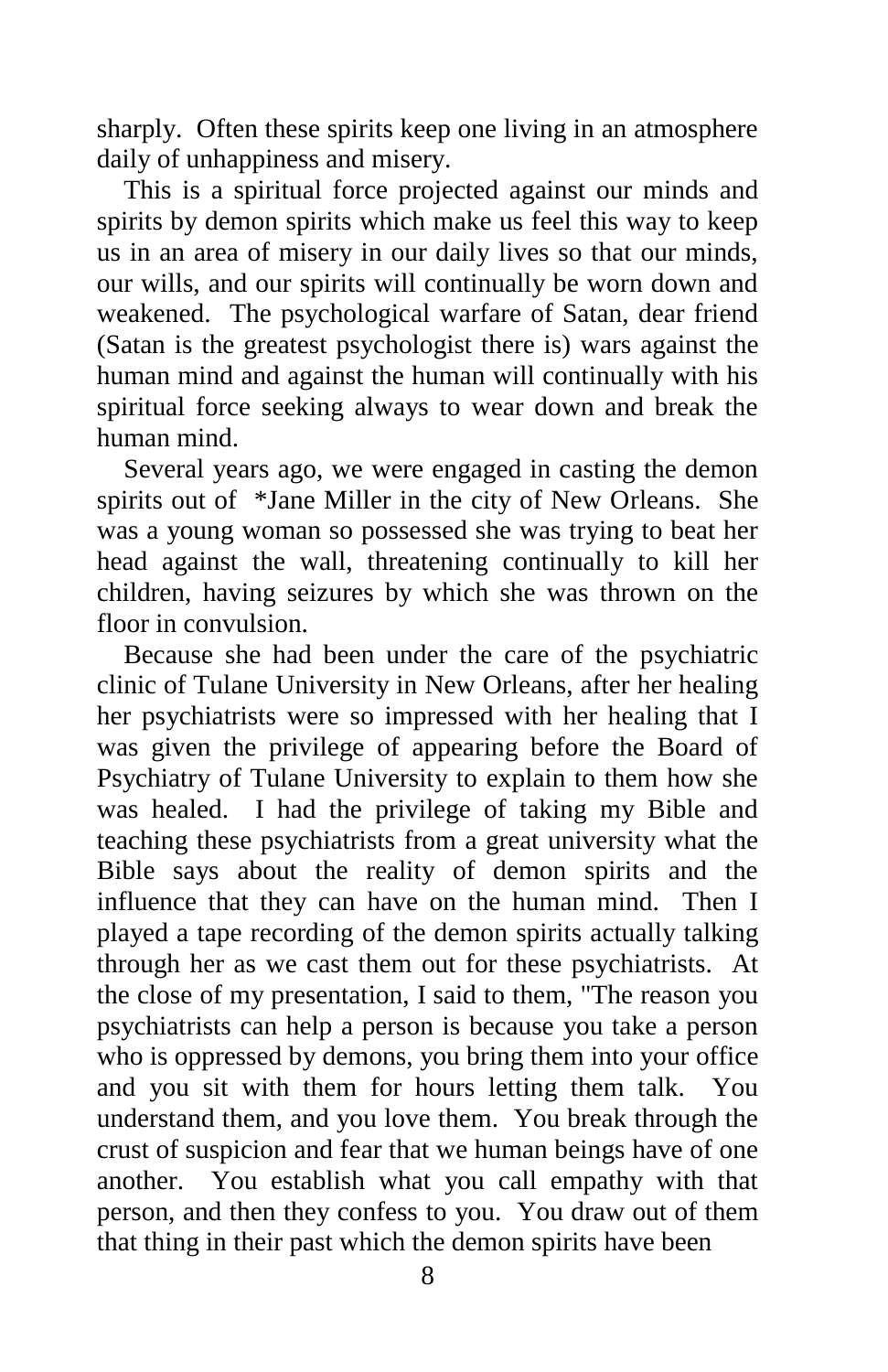using to whip them and condemn them until they have broken down their minds. Every psychiatrist will tell you that 90% of the people they deal with, they wind up discovering that their minds are broken because of GUILT, extreme guilt over some incident in their past. You draw that thing out of them, and they confess it to you. You lay it out before them showing them that it is not the "bugaboo" that they thought it was. You convince them that IT IS NOT. The demons have lost their instrument. They can no longer whip that person's mind, and the person is helped." But I said, "You come to some people who are so possessed, their minds are so possessed by indwelling spirits that you cannot break through. The only person who can help that person is a Spirit-filled minister of Jesus Christ, who can command the demons to leave in the NAME OF JESUS, casting them out and freeing that person's mind so that one can then break through to them with reason and truth."

 Not one of them opposed my statement. Lucifer and his demons are the greatest psychologists that there are. He is the institutor of Psychology. He carries on psychological warfare against the human mind with his spirits.

Brethren, I say unto you who are ministers of the Gospel of Jesus Christ, the secular psychiatrists have simply invaded our field. It is we who are called of God to deal with the demoniac kingdom that is breaking down the minds of humanity. We are called of God to deal with it in every area - the area of the deceit of demons, in the area of the temptation of demons, in the area of the vexation of demons and the casting out of demon spirits in the area of possession. It is our field, dear Christian brethren. God sent us forth unto it. Let us not turn aside the responsibility.

 This is the work of spirits of irritability. They exert this spiritual force which causes extreme irritation upon the nervous system which makes that person miserable. They make every body around them miserable, therefore, they are living continually in an area of misery which weakens their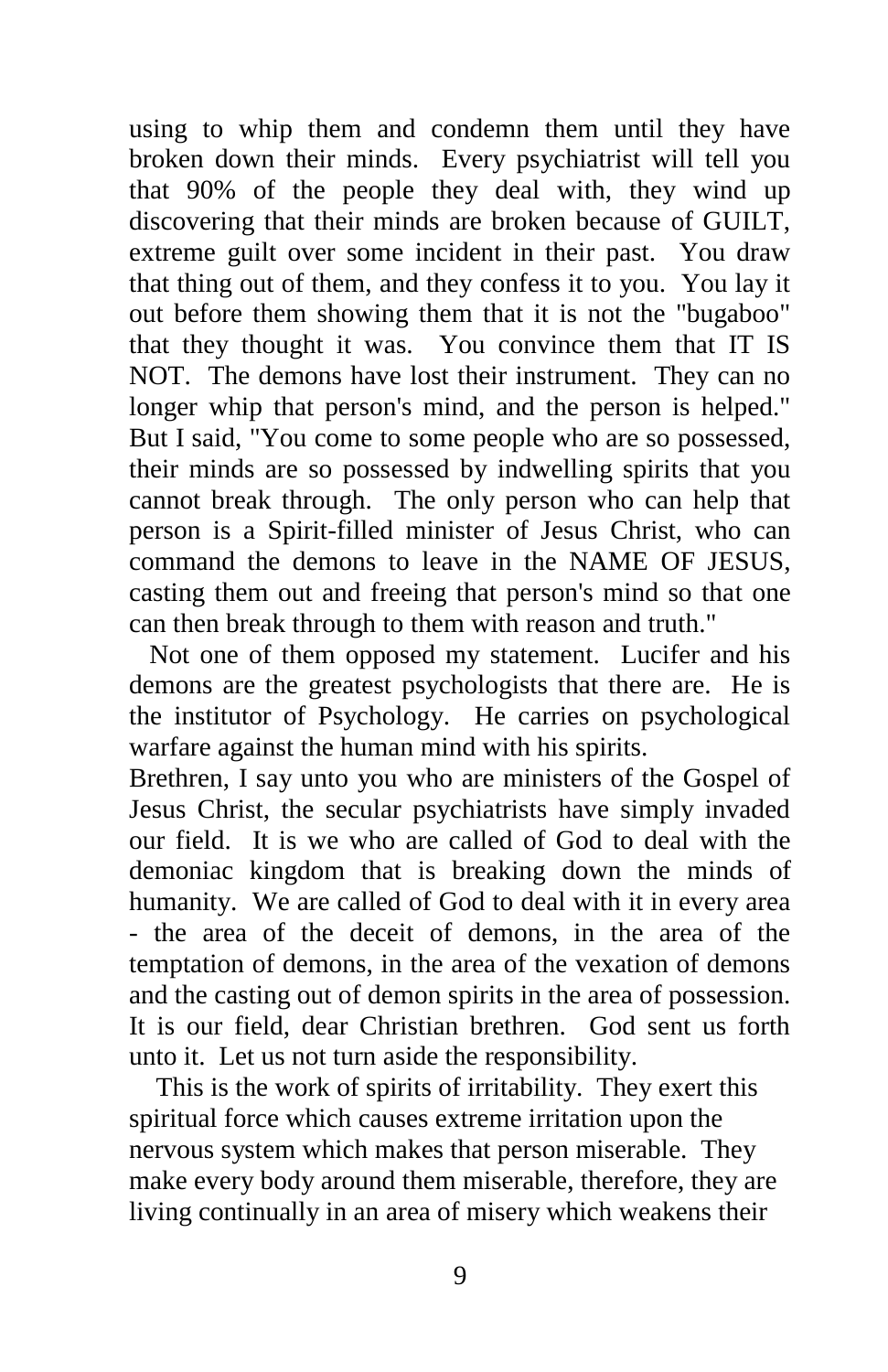mind and spirit so that ultimately they will break down under it.

 You have seen why they break down in this manner. Husbands break down in this manner. Christians break down in this manner, and this is the reason - the vexing work of demon spirits. Oh, how we need to recognize it, to begin a warfare of education against it. Hallelujah! This does not work only in the area of spirits of irritability. We have spirits of criticism, all kinds of spirits which are continually aggravating and vexing people causing one to be extremely critical of another, therefore, separating friends, causing them to be vexed with one another. They are working, working, always working to weaken the mind and the will of the individual.

# \*DEPRESSING WORK OF DEMONS\*

 Very few people have not had a time of experiencing extreme depression. Often times there is nothing going wrong on the outside life, yet people feel extremely depressed, and they do not know why. This too, is a spiritual force which demon spirits exert against the mind and spirit and will of the individual to weaken them, to beat them down, to destroy their faith in a good God and in His ability to meet their every need.

 When the outward situation of business, romances, a death, etc. are going bad, demon spirits use these things as instruments to cause heavier depression. Even when the outward situation is fine, often people are extremely depressed, and they do not know why they feel that way. These are demon spirits exerting a spiritual force against the mind, will, and spirit of that individual.

 If you want to see just how powerful this force can get according to how many demons are working on one, go with me into the scriptures with Jesus as He is about to enter into the Garden of Gethsemane that night long ago with His disciples where He was arrested.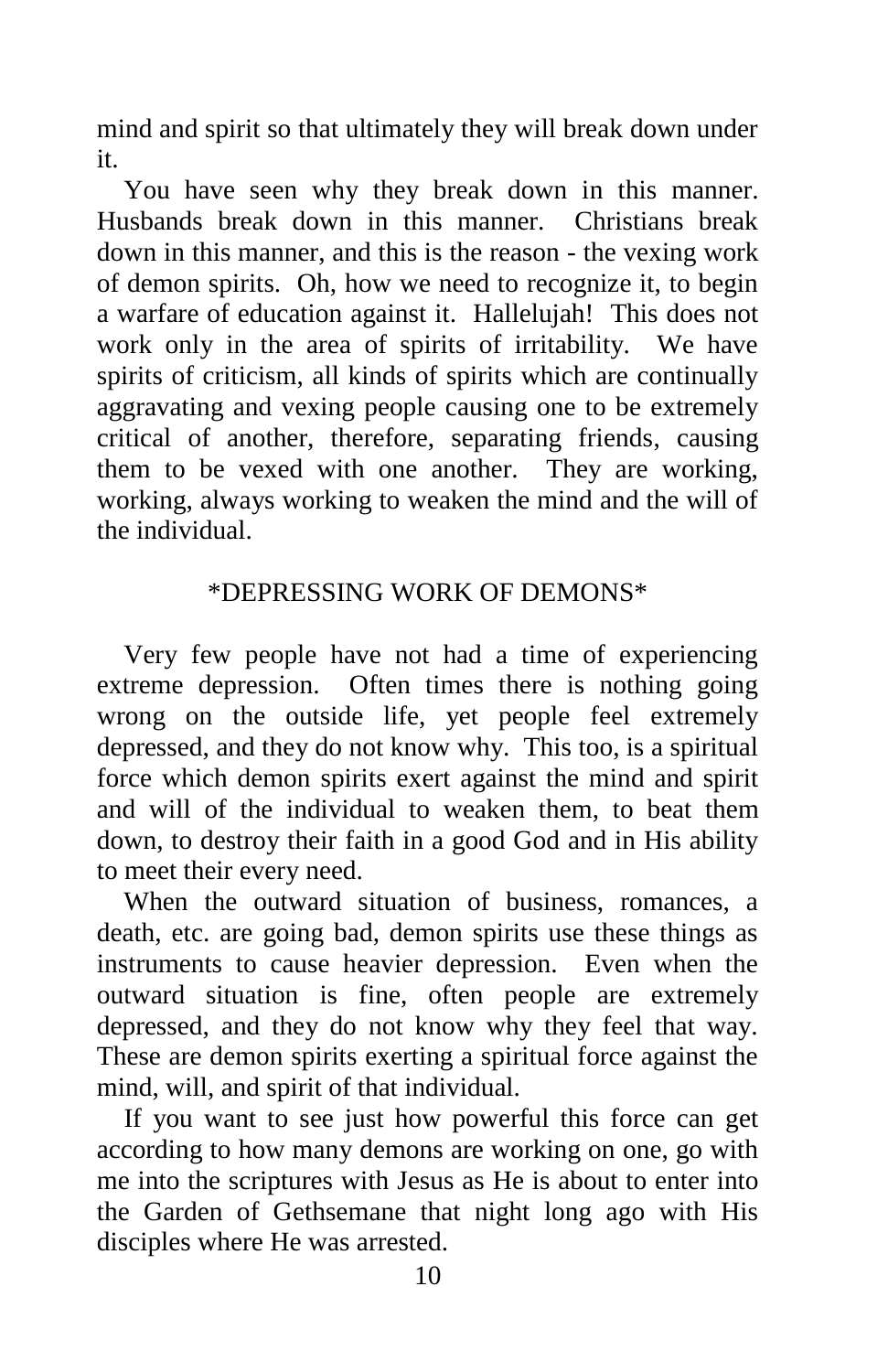In John 14:30 we hear Him say unto His disciples, "Hereafter I will not talk much with you: for the prince of this world cometh, and hath nothing in me." In His Spirit He could feel Lucifer and his demons approaching to resist Him, to try to keep Him from fulfilling God's Word.

 Then a little further on as He got closer to the garden, it is recorded in Matthew 26:38 that He said to His disciples, "My soul is exceeding sorrowful, even unto death: tarry ye here, and watch with me." His soul was "exceeding sorrowful." His whole being was pressed down. He was feeling extreme depression so much so that He felt like He was about to die, "even unto death," He said. What had happened? Lucifer and his demons had come against Him with a tremendous spiritual force of depression.

 When He went into the Garden of Gethsemane, He fell on His face and He prayed, "O my Father, if this cup may not pass away from me, except I drink it thy will be done." He was not praying as so many have thought for His Father to make another way for men to be saved so that He would not have to go to the cross. Before He ever left the "courts of Heaven," He left determined to go to the cross and do His Father's will. He said to His disciples continually, "The Son of Man must be crucified and buried and rise again the third day." He was not trembling in fear and trying to escape fulfilling His Father's will. He said, "Lo, I come, in the volume of the book it is written of me to do thy will, O God." He was praying for deliverance from Lucifer and his demon spirits which were so pressing Him down, trying to keep Him from fulfilling His Father's will that His soul was "exceeding sorrowful, even unto death."

 They were pressing all kinds of thoughts against His mind. They were causing Him to hear, "Oh you just THINK you will rise from the dead on the third day. You just THINK this word you have heard from the Spirit of Your Father is true. You will not rise from the dead. You will just be dead. You had better leave here, and go back to Galilee and do your preaching."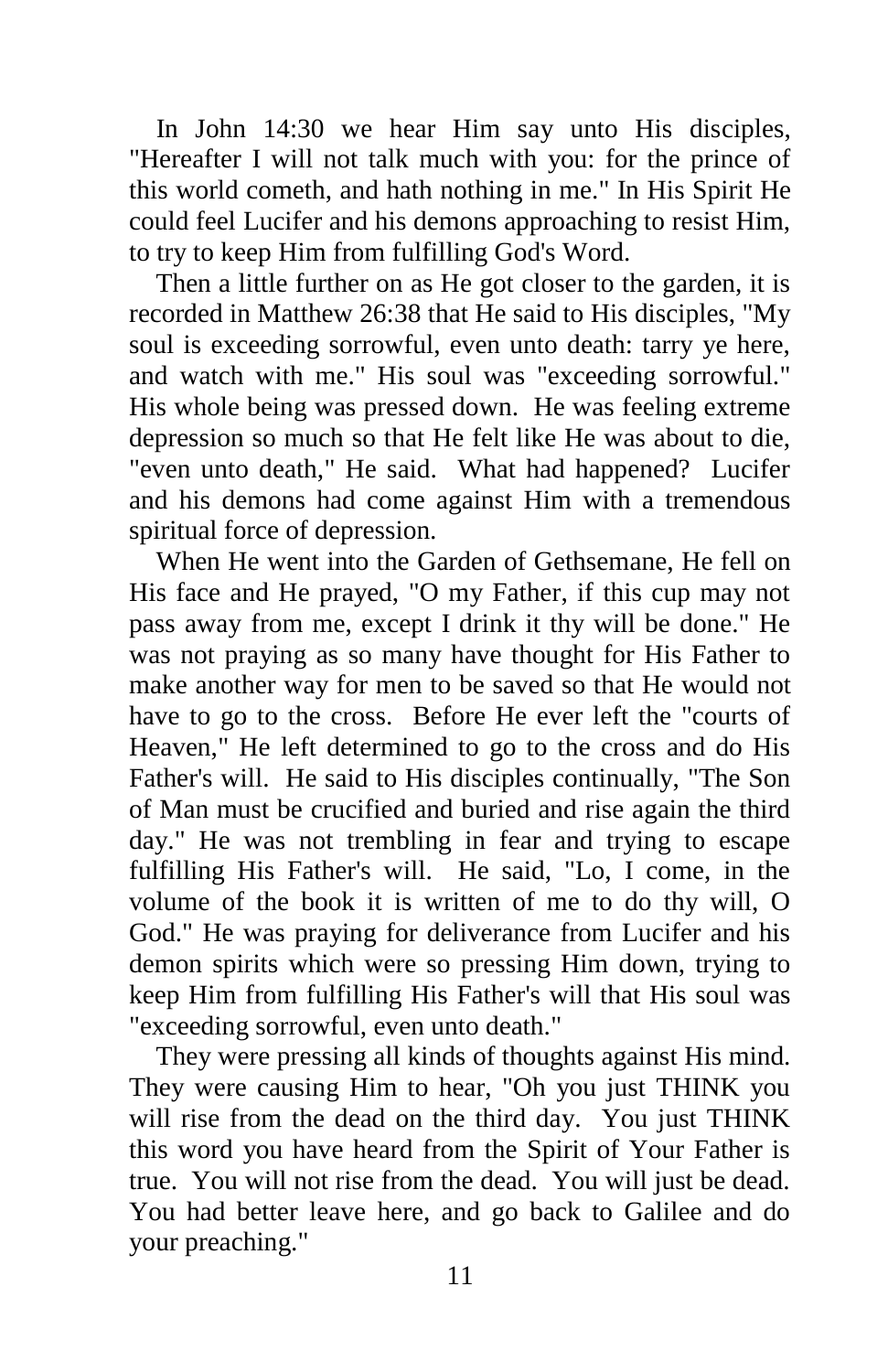When He prayed, "O my Father, if this cup may not pass away from me . . ." He was praying for deliverance from the demon spirits that were so pressing Him down, so depressing Him that His soul was "exceeding sorrowful even unto death" in their effort to keep Him from doing His Father's will.

 And when the Bible says, "And there appeared an angel unto him from Heaven, strengthening him" (Luke 22:43) does not mean that they came and patted Him on the back saying, "That is alright, Son, everything is going to be alright." It means that angelic spirits, that great host in God's army which fight the battle for the Sons of God came forth in answer to His prayer and drove off Lucifer and his demons. He was delivered from the depression, and then He rose up and came to His disciples and said, "Rise, let us be going." From that moment forth He never slowed down. He walked up Golgotha hill, and He laid Himself down on the cross for you and me. He fulfilled His Father's will.

 Let me share a great truth with you from this experience of Jesus. If you study this experience presented to us in the scripture, you will find Jesus had to pray THREE TIMES three different periods before He received deliverance from Lucifer and his demons that were coming against Him.

 We find the first time as He went into the garden, and He fell on His face and said, "O my Father, if it be possible, let this cup pass from me." Then He rose up after a period of prayer. He came back to His disciples and spoke with them. He said, "What, could ye not watch with me one hour?" but He was not delivered. So, He went back and fell on His face again and He prayed the same prayer, "O my Father, if this cup may not pass away from me...... The Bible says He rose and came and talked with His disciples more and yet He was not delivered. Then He went back the third time, fell on His face again and prayed so tremendously determined that the sweat came forth from Him like blood. The victory was given. God delivered Him, and then He went forth. (Matt. 26:36-46 and Luke 22:44)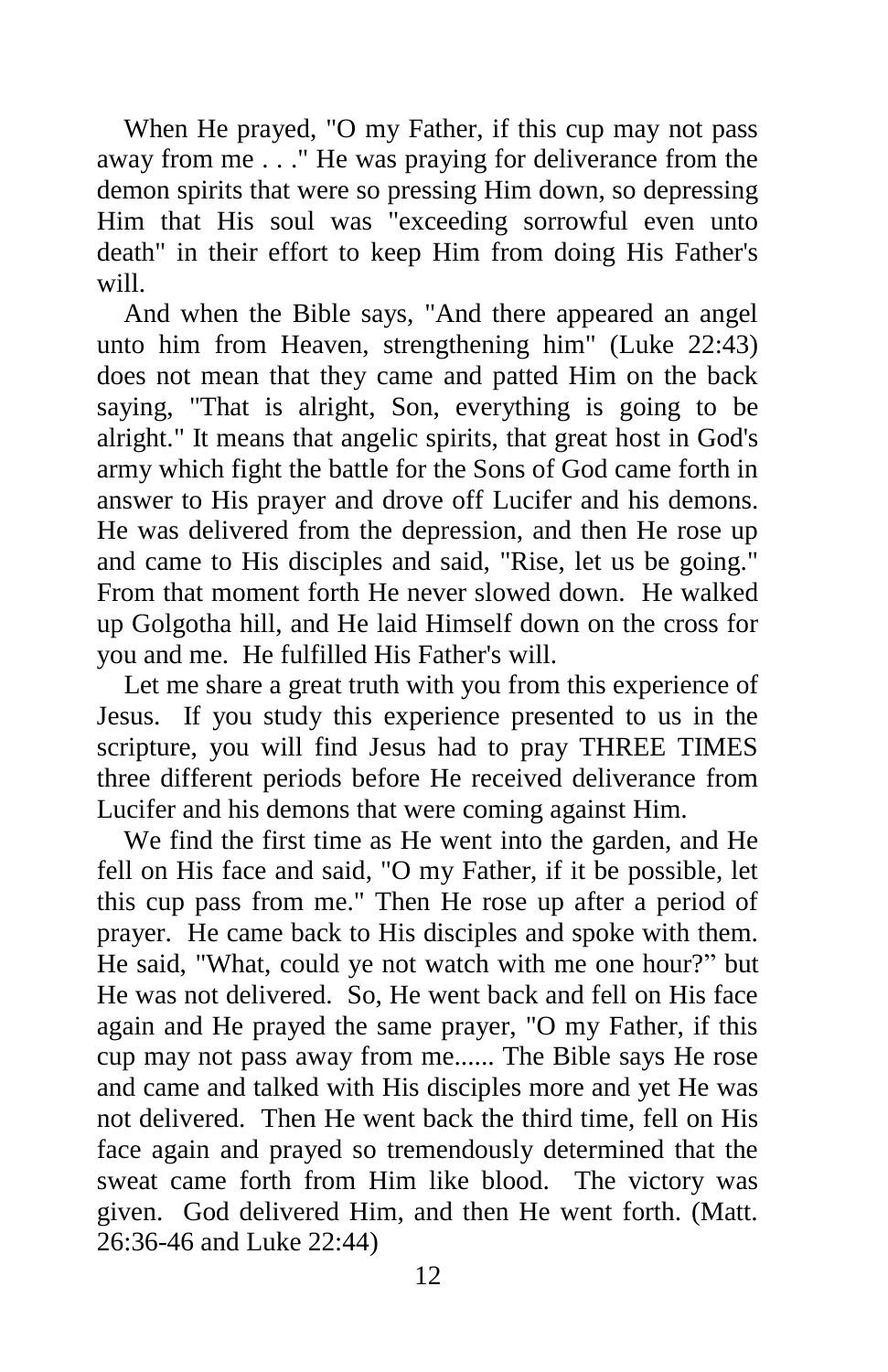Many people think that every prayer that Jesus ever prayed, He received the answer immediately. This is not scripturally true. The Scriptures do not bear it out, particularly when He was fighting demons. The great truth that you could learn here is that if Jesus had to pray THREE TIMES for deliverance from demon oppression or depression before He got it, then you and I should certainly be encouraged not to give up just because we do not receive deliverance immediately, particularly when we are fighting demon spirits. Like Jesus, we should stay in the battle until the deliverance comes no matter how long it takes according to how strong a force of demons that are resisting us. It may take the same kind of determined effort over a period of time as it did with Jesus.

 The tragedy is through lack of knowledge, lack of teaching, and lack of understanding and faith when the demons come against so many people, they do not resist until delivered as the Bible tells us to do. "Resist the devil, and he will flee from you." James 4:7. They simply yield to the force. They 'accept the fact' that there is nothing they can do about it. They simply go around being depressed and worn down and beat down until perhaps something happens in their lives which takes their mind off it keeping them busy. The demons cannot get to them any more. Nay! "He that is in you is greater than he that is in the world. Resist the devil, and he will flee from you."

 So we think that we have given a clear picture of the depressing work of demons by which they are continually seeking to weaken our minds and our wills. If you yield to it as they try over and over again in a period of time in your life, you will be weakened. They are always seeking to weaken us to lead to the fifth stage of demon work.

### \*OPPRESSING WORK OF DEMONS\*

 It is at this stage that demons have always entered in and become indwelling. In the first stage, the deceiving work of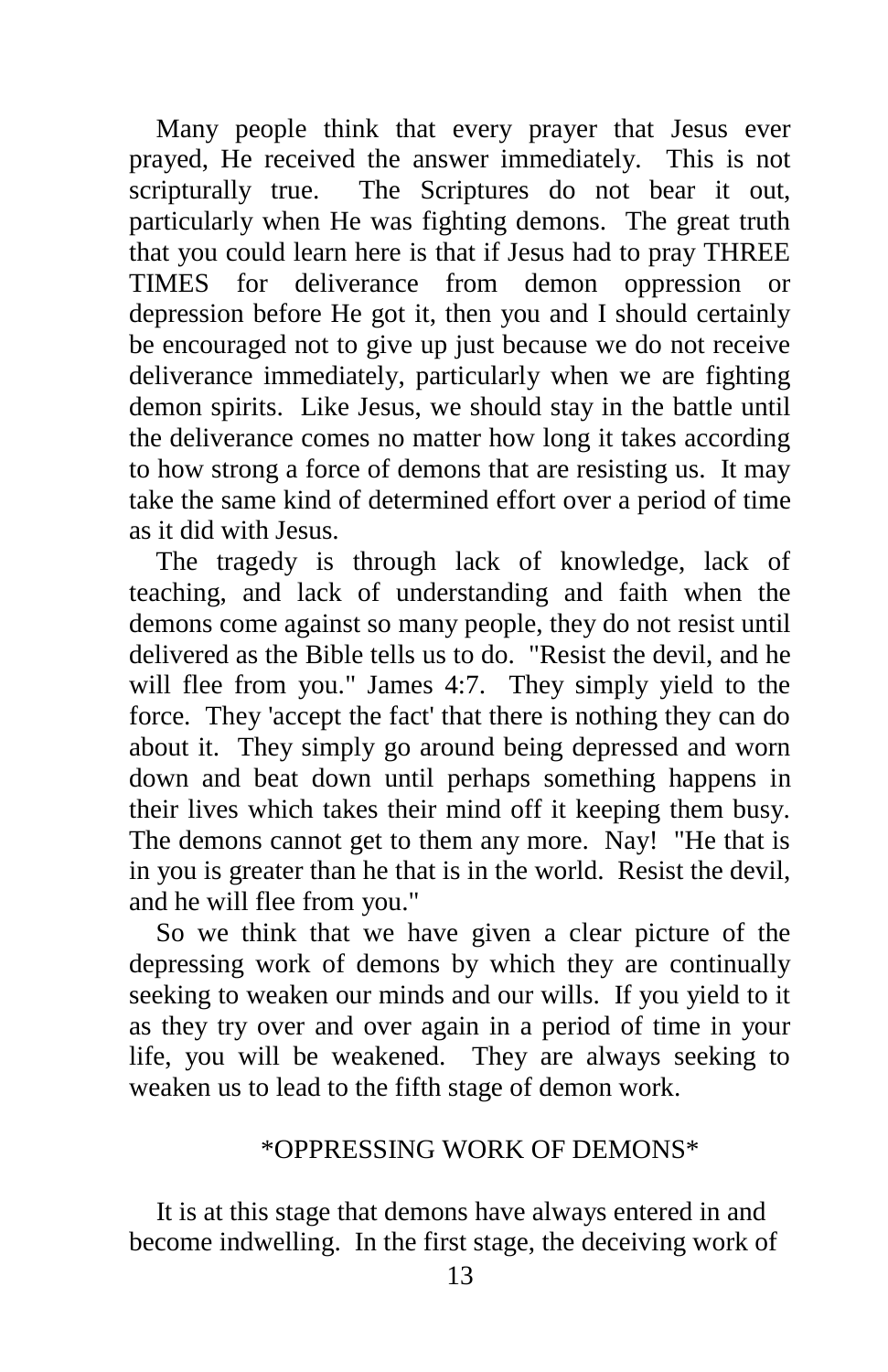demons is where they lead us away from the leadership and communion with the Spirit of God who alone can keep us strong in faith and continually minister truth to our minds so that our minds and wills and faith can remain strong. This leads to the second stage of their work, the temptation work of demons by which they can tempt us into all kinds of things which further separate us from the Spirit of God. This leads to the third stage of their work, the vexing work of demons by which we can be overcome by all kinds of vexing spirits and kept in an atmosphere of misery which weakens our minds and spirits and wills more. The fourth stage of demon work, the depressing work of demons, weaken us more and more.

 This leads to the fifth stage of demon work, the oppressing work of demons, demon oppression. At this point the demons have so depressed the person, so weakened their mind and spirit that they have entered in and are indwelling. You have what are called "nervous breakdowns" by the learned people of our day which is nothing more than the fifth stage of demon work brought on by the other four stages.

 At this point people have mental breakdowns under the power of indwelling spirits that have entered in by this time. There are times when the communion between their minds and their nervous system is broken. Their own mind and will are so subjugated that the indwelling spirits actually, for periods of time, are able to overcome that person's mind and will, manifesting all sorts of crazy things through them. This is where a person breaks down to the point where he is not his own for periods of time but not continually for this is demon possession. Oppression, nervous breakdowns, or mental sickness is where a person is often not his own and not in control of himself. This is demon oppression whereby they have all sorts of strange experiences.

 One young woman in Dallas, Texas whom we cast the demons out of sometime ago would wake up in the middle of the night screaming, "Something is choking me." She also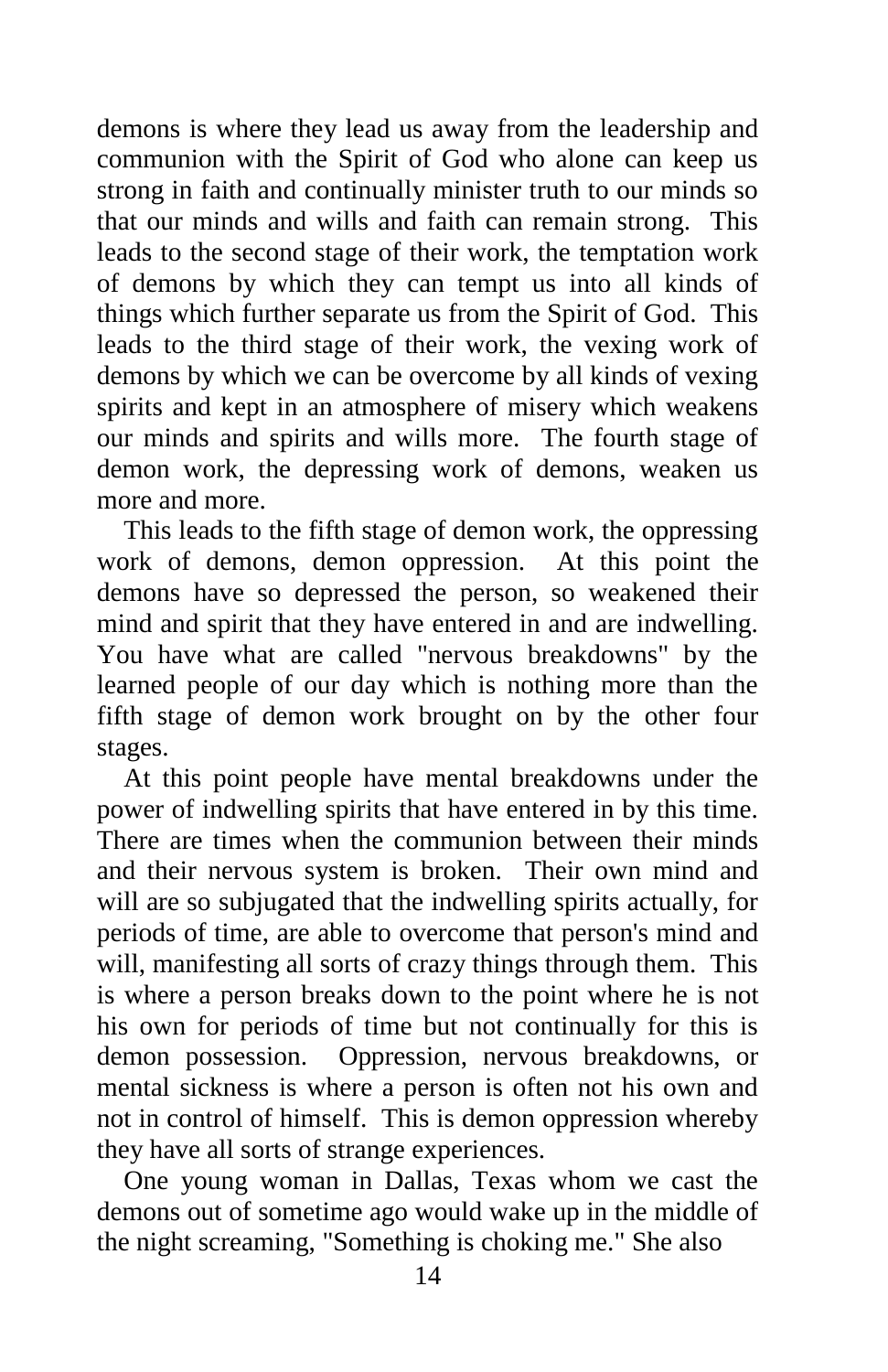got up and ran out of a church service screaming, "Spiders are biting me on my arm." Demon oppression is brought on through demons working on a person in the first 4 stages of demon activity until they have broken that person down and brought them under their power,

## \*POSSESSING WORK OF DEMONS\*

The sixth stage of demon work is demon possession whereby so many spirits have been able to indwell a person to so weaken their mind and spirit that they are able to subjugate completely that person's mind, will and spirit taking complete possession over that person's whole body, their whole personality so that person is no longer able to rule over their own vessel but the demon spirits are in complete possession. They are able to manifest "their nature" then through that body instead of the true personality and nature of the person whose body it is. Continually they are able to do this.

 They manifest their own evil nature through that person causing that person to do insane things like the man Legion who lived in the grave yard as recorded in the 5th chapter of Mark in which Jesus cast out the demons. They caused him to run naked in the grave yard. He refused to wear clothing. He was continually cutting himself with stones. This is the lustful nature of the demon spirits which take extreme pleasure out of tormenting and torturing to satisfying their nature, satisfying the cravings of their inner being by this man mutilating his flesh and hurting himself, causing him to scream out in weird voices. We will study demon possession further by tape only - \*The Jane Miller Story.

 This is the definition of demon possession - when demon spirits have become so many indwelling a person and so powerful as they were in Jane Miller causing her to beat her head against the wall and have convulsions, that this person is no longer their own. They have taken complete possession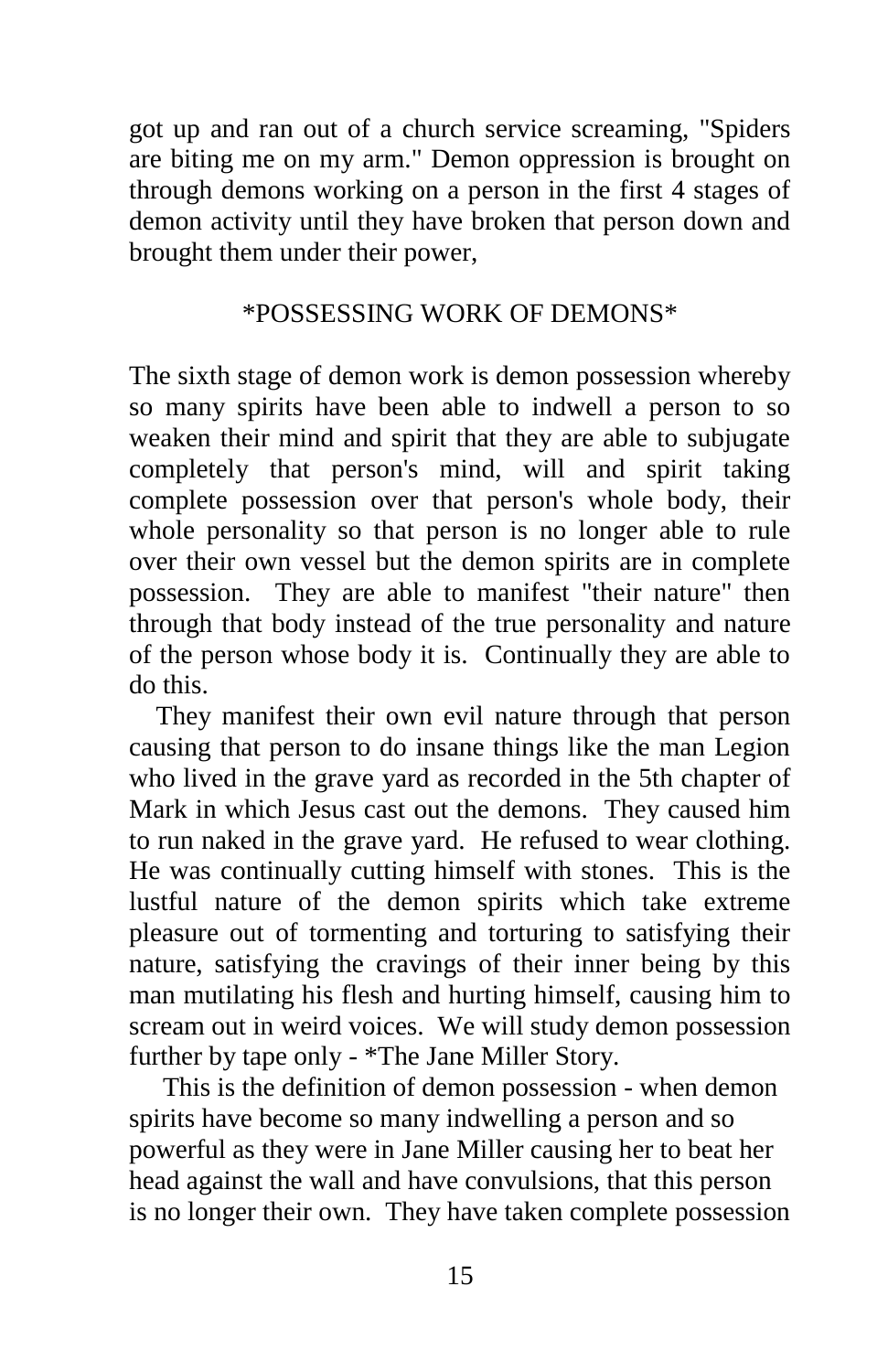of that whole personality, and we have what is called in our world "insanity" or a "mental breakdown."

 Now the great purpose of this study is to say to all people first, if they would fight the battle, if they understood and were conscious of the reality of the invisible kingdom which is seeking to destroy them, if they through the leadership and power of the Spirit of God would fight the battle against demon spirits daily on the first 4 levels of demon work in human experience and won victories on those first 4 levels continually, there would never be any such thing as the last two stages of oppression and possession or "nervous breakdown" or "mental breakdowns" or "insanity." There would never be any such things in our world. Now particularly we speak to Christians who are breaking down all over the world. We warn before hand, "an ounce of prevention is worth a pound of cure." If there was proper education in the church concerning the demoniac kingdom, and if Christians were taught, and would walk in the Spirit and fight the battle daily against the first four stages of demon work in human experience: the deceiving work in demons, the tempting work of demons, the vexing work of demons, and the depressing work of demons then again there would never be any realm of oppression or possession of any need for casting out devils. Indeed we say there would never be any mental breakdowns, nervous breakdowns or insanity in our world.

 A few years ago after Jane Miller was delivered, I said to her personal psychiatrist at Tulane University, "Doctor, out of all the patients that you have dealt with as psychiatrist, how many would you say demonstrates the same symptoms as Jane Miller?" He said, "I'd say at least 75%." I said, "I asked that question because I believe at least 90% of all the mental sickness and mental breakdowns in our world today are caused by demon spirits." He said, "Sam, I believe it too."

 With this statement coming from one of the leading psychiatrist of one of our leading universities in our world,